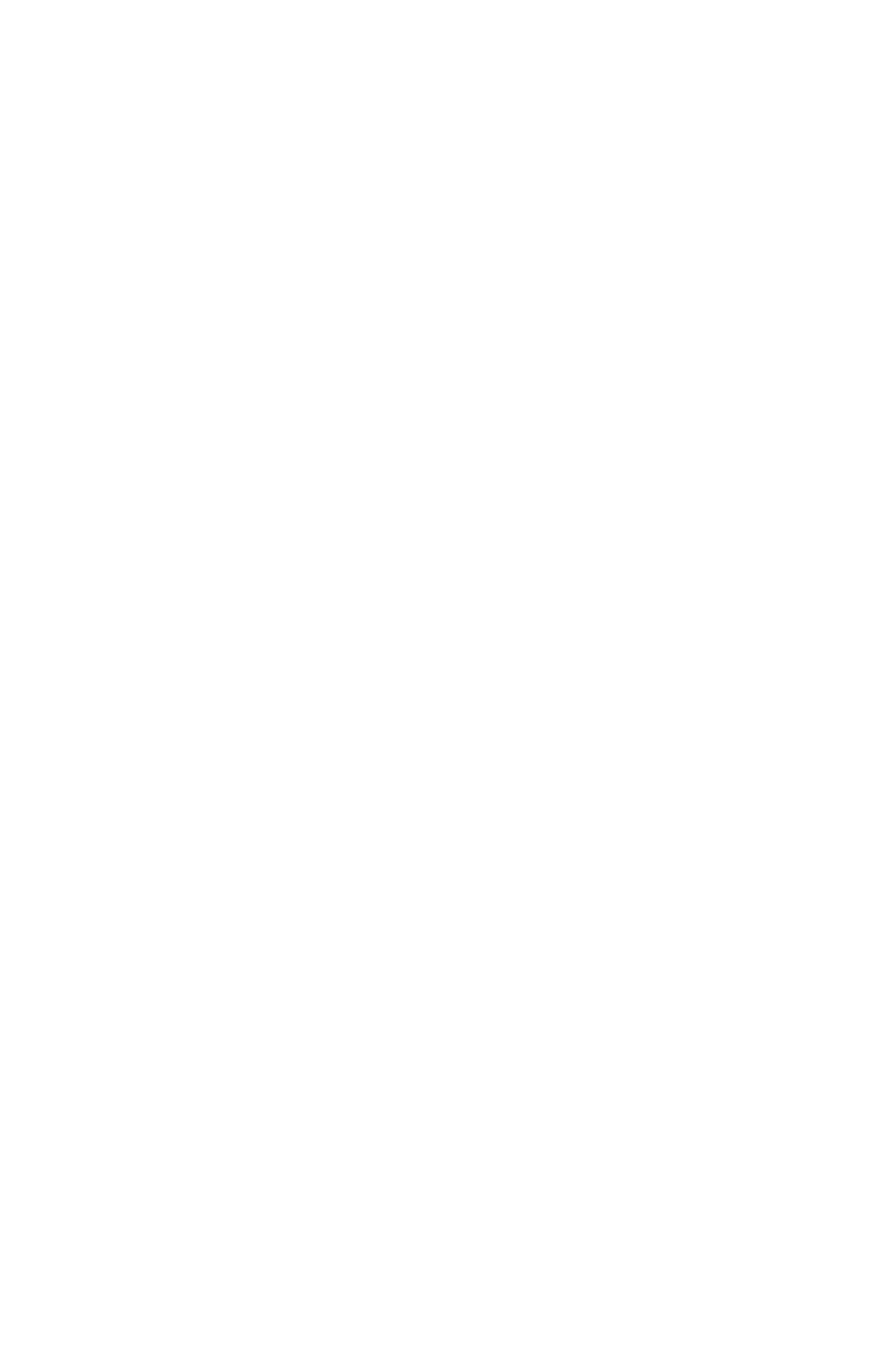

# **Sunset United Church**

March 28, 2021 – Palm Sunday Minister: Rev. Tricia Gerhard (she/her) Children & Youth Minister: Michelle McConkey (she/her) Choir Director: Corinne Groff (she/her) Pianist: Shirley Hill (she/her) Reader: Dave Warden (he/him) Special Music: Sunset Covid Choir



Sunset United, located on Treaty 4 Territory, is an Affirming community of faith. All are welcome here.

# **WE GATHER**

**Prelude**

**Welcome & Announcements.**

**Opening Video**

Palm Parade Hymn: VU128 Sanna, Sannanina <sup>^^^</sup>

*Sanna, sannanina, sanna, sanna, sanna, Sanna, sannanina, sanna, sanna, sanna, Sanna, sanna, sanna, sannanina, sanna, sanna, sanna, Sanna, sanna, sanna, sannanina, sanna, sanna, sanna.*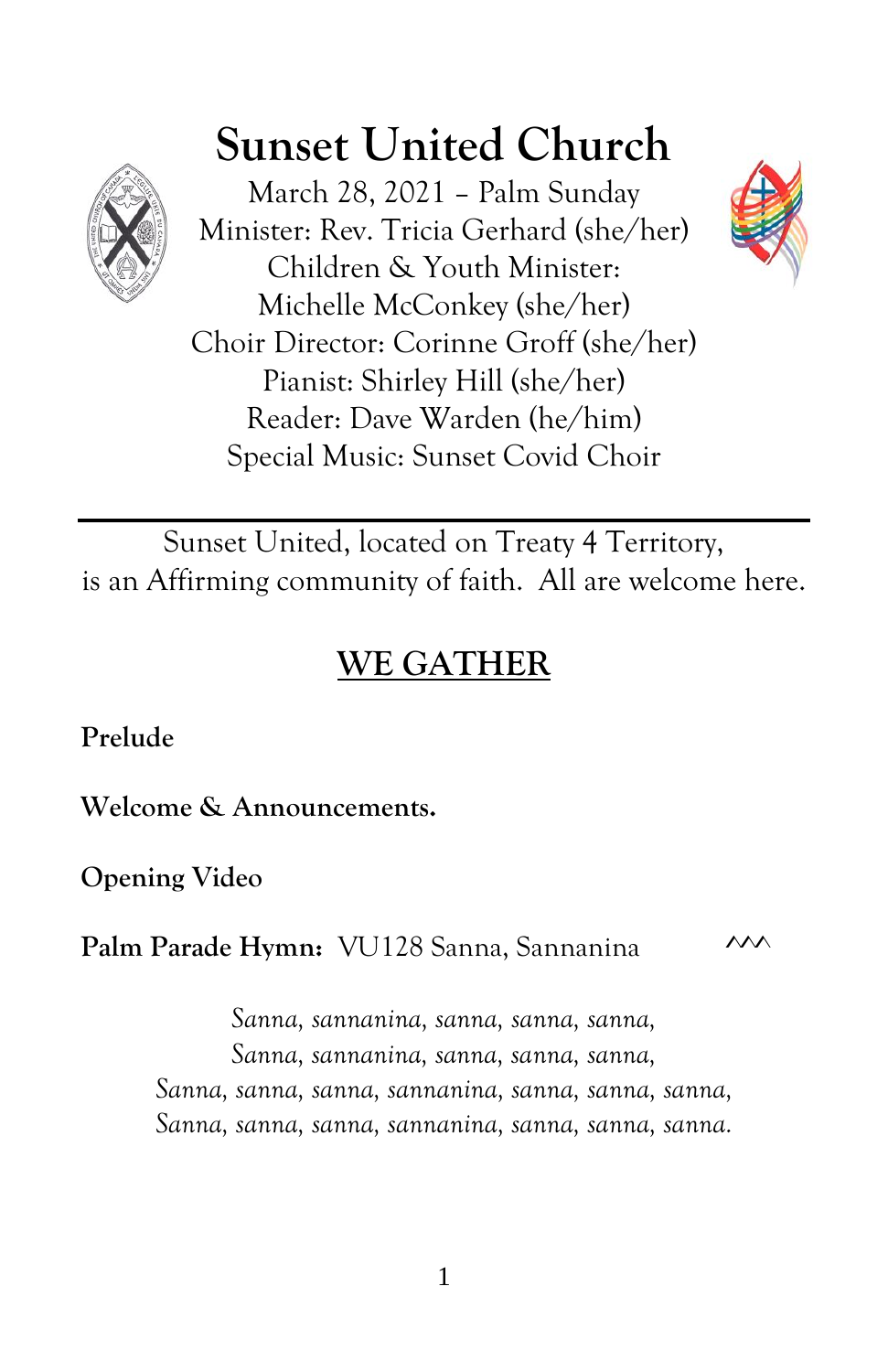**Call to Worship\***

The story of faith is a story of courage.

**It took courage for John the Baptist to prepare the way.**

It took courage for Mary to say, "Here I am, use me."

**It took courage for the disciples to drop their nets and follow Jesus.**

It took courage for the paralyzed man's friend to lower him through the roof.

**It took courage for Peter to walk on water.** It took courage for Zacchaeus to give half of his possessions to the poor.

# **It took courage for Jesus to enter Jerusalem on a donkey.**

Faith has never been easy. It is a journey of courage.

**Again and again, God, show us the way.**

Let us worship a brave and courageous God.

Hymn: VU122 All Glory, Laud and Honour \*\* **All glory, laud and honour, to you, Redeemer King, to whom the lips of children made sweet hosannas ring.**

*1. You are the King of Israel, And David's royal son, now in the Lord's name coming, our King and blessed one.*

> **All glory, laud and honour, to you, Redeemer King,**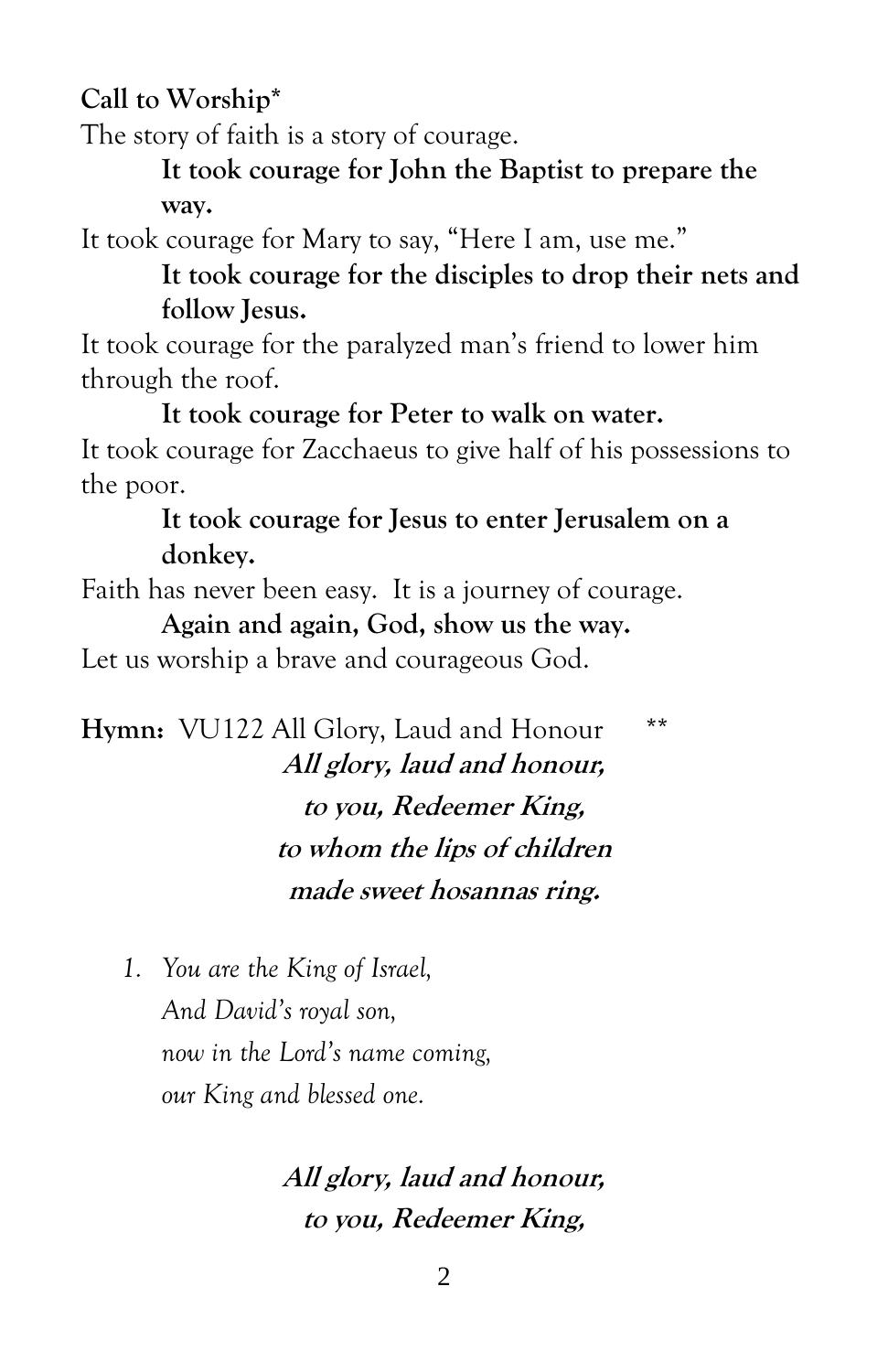# **to whom the lips of children made sweet hosannas ring.**

*2. The multitude of pilgrims with palms before you went; our praise and prayer and anthems before you we present.*

> **All glory, laud and honour, to you, Redeemer King, to whom the lips of children made sweet hosannas ring.**

*3. To you, before your passion, they sang their hymns of praise; to you, now high exalted, our melody we raise!*

> **All glory, laud and honour, to you, Redeemer King, to whom the lips of children made sweet hosannas ring.**

*4. Their praises you accepted; accept the prayers we bring, great author of all goodness, O good and gracious king.*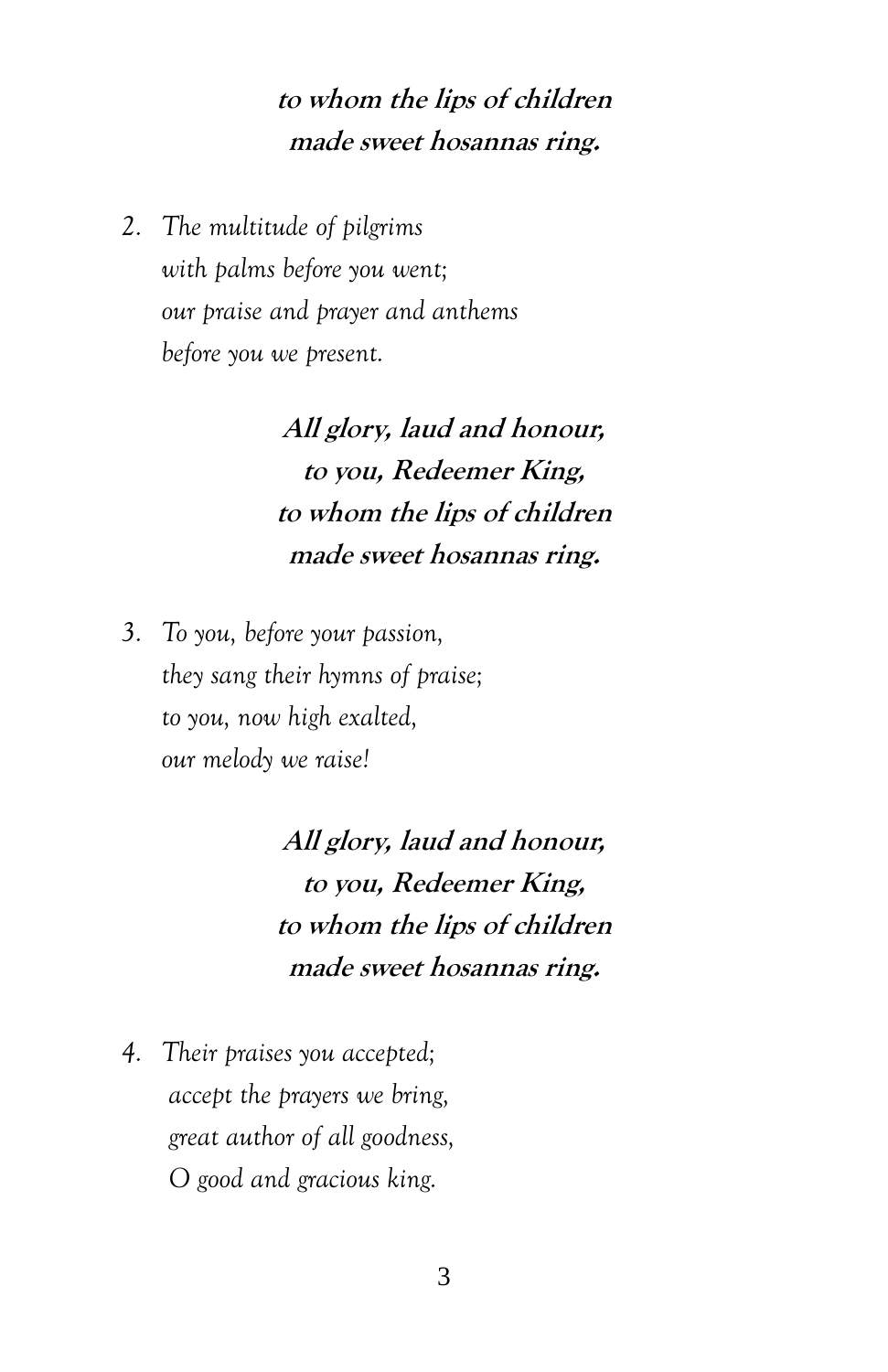**All glory, laud and honour, to you, Redeemer King, to whom the lips of children made sweet hosannas ring.**

**Call to Confession\***

Glennon Doyle, a famous author and writer, ……..Let us pray…

**God of palm branches and hallelujahs: We confess – we love a good Palm Sunday celebration. We love the sound of a joyful parade. We love shouting, "Hallelujah!" We love that Palm Sunday means Easter is just around the corner. We love good news. However, if we slow down and pay attention, We know that Palm Sunday was not a walk in the park for Jesus, for you. There was risk. There was fear. There was the threat of violence. You were leading a peaceful protest against an unjust empire, and the whole world knew it. Forgive us for glossing over the courage this day took. Remind us that the story of faith is a story of courage, and even we can do hard things. With hope we pray. Amen.**

**Words of Forgiveness\*:**

Family of faith,

Even when we gloss over the truth,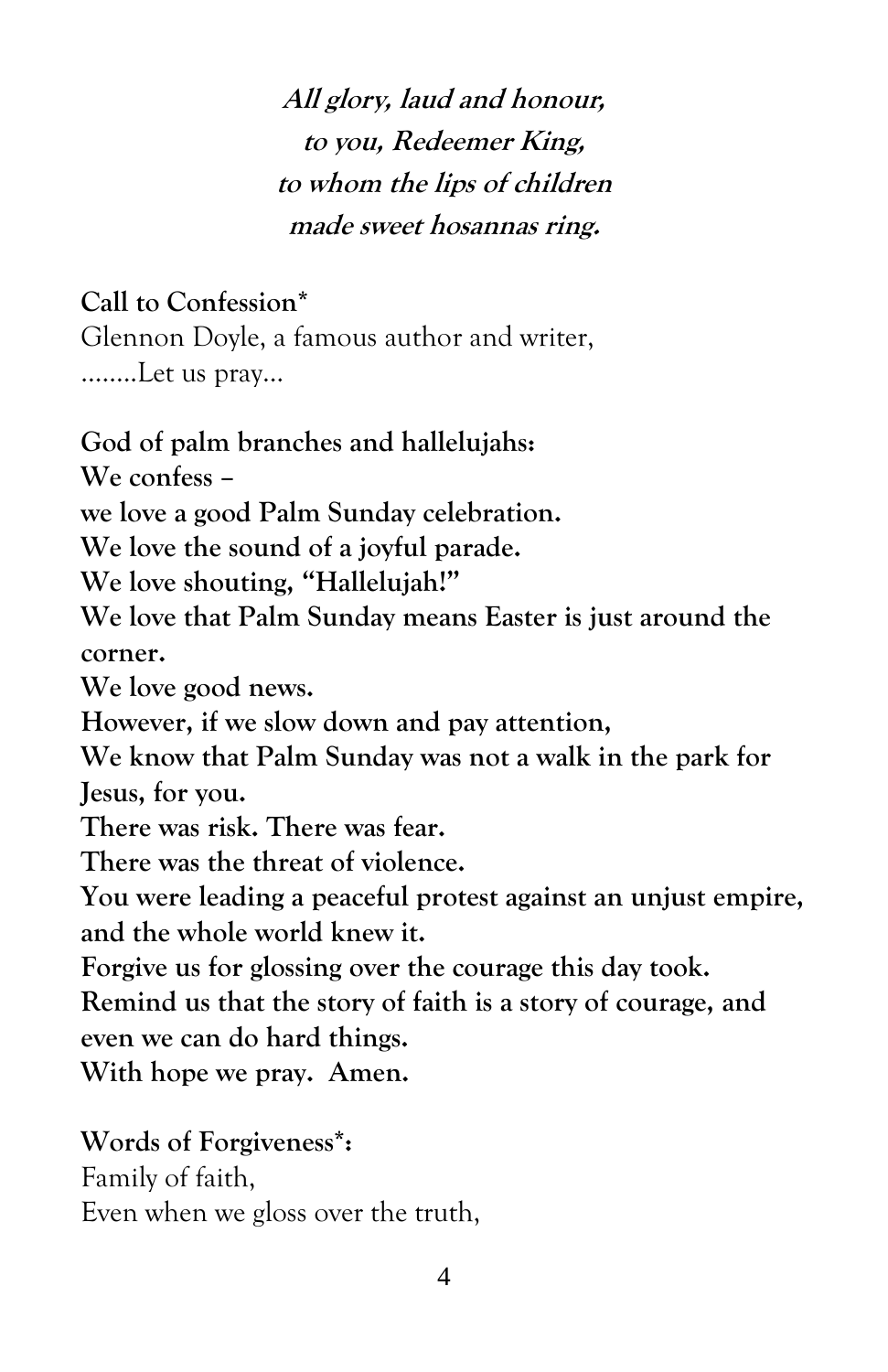Even when our courage fails us, Even when we doubt that we can do hard things, God believes in us. God loves us. God forgives us. Hear and believe this truth:

> **We are known, We are loved. We are forgiven. Again and again and again. Amen**

**Sung Refrain:** VU#278 In the Quiet Curve of Evening (verse  $3$  only) \*\*\*

> *In the mystery of my hungers, in the silence of my rooms, in the cloud of my unknowing, you are there. In the empty cave of grieving, in the desert of my dreams, in the tunnel of my sorrow, you are there. You are there, you are there, you are there.*

**Sharing the Story –** "Sheila Rae the Brave"

**Hymn:** VU#124 He Came Riding On a Donkey \*\*\*\*

*1. He came riding on a donkey, he came riding into town; slow and easy kind of lowly he came riding with the dawn. His disciples walked beside him, Staying close, a little shy;*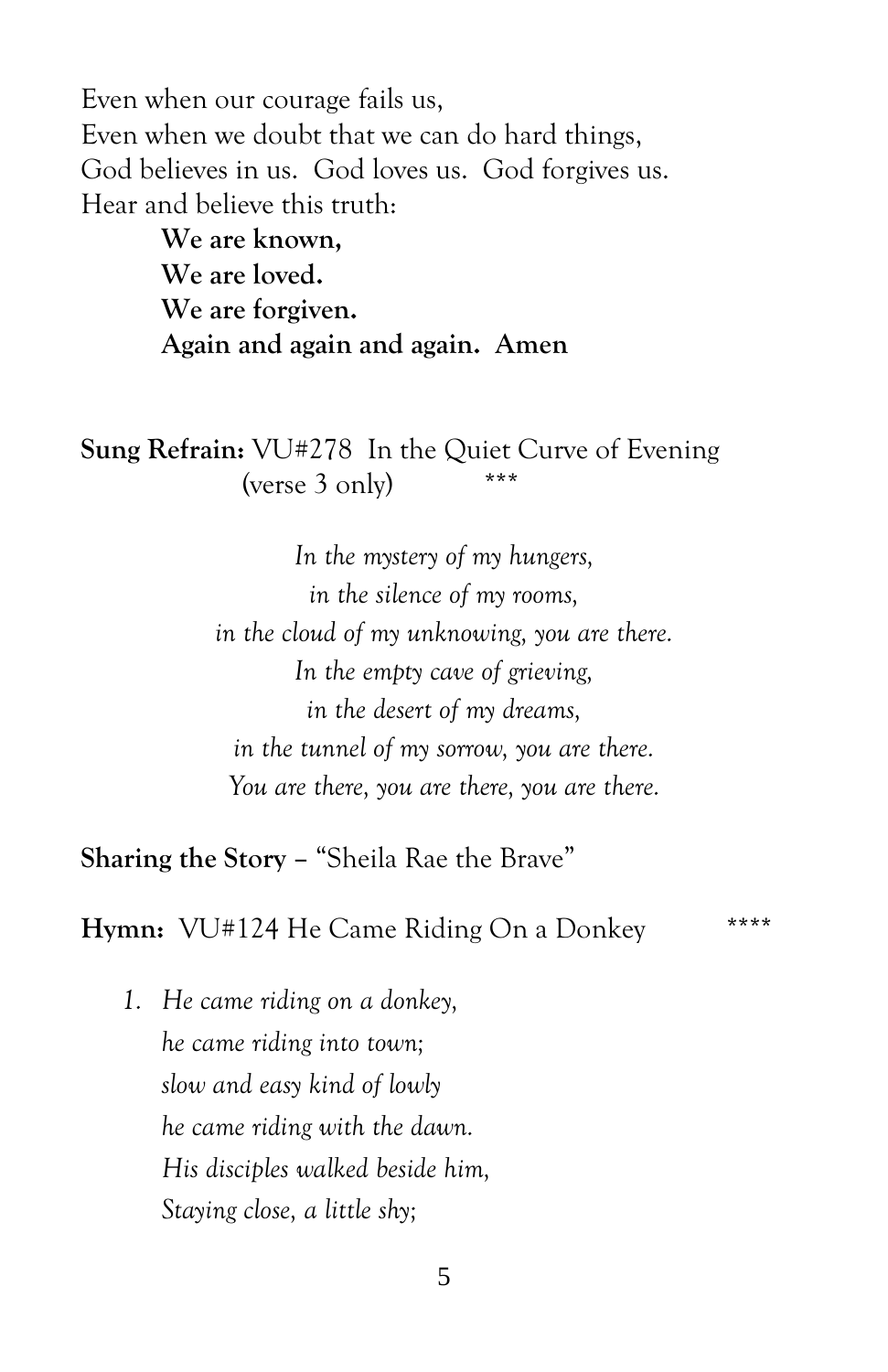*Not too sure when he would guide them, On to live or on to die. But all the morning sang his praises; Waking birds and dancing wind; Here he is, the Son of David; Riding on to take his throne.*

- *2. Then the children gathered, singing Shouts of laughter, bursting cheer; In the streets their song was ringing, "Hosannas" filled the morning air. Timid adult strained to see him, Caught the Spirit, joined the song; Spread their cloaks along before him, Branches flashing in the sun. So all the city sang his praises; Waking streets and dancing crowd; Here he is, the Son of David; Our Messiah, Son of God.*
- *3. In our fasting, and our feasting, Called to follow in his way; Called to walk his road to Easter, Called to live his cross today. Hosanna to the Son of David, Hosanna in the heavens above; Blessed is he who comes to save us, Blessed is he who brings his love.*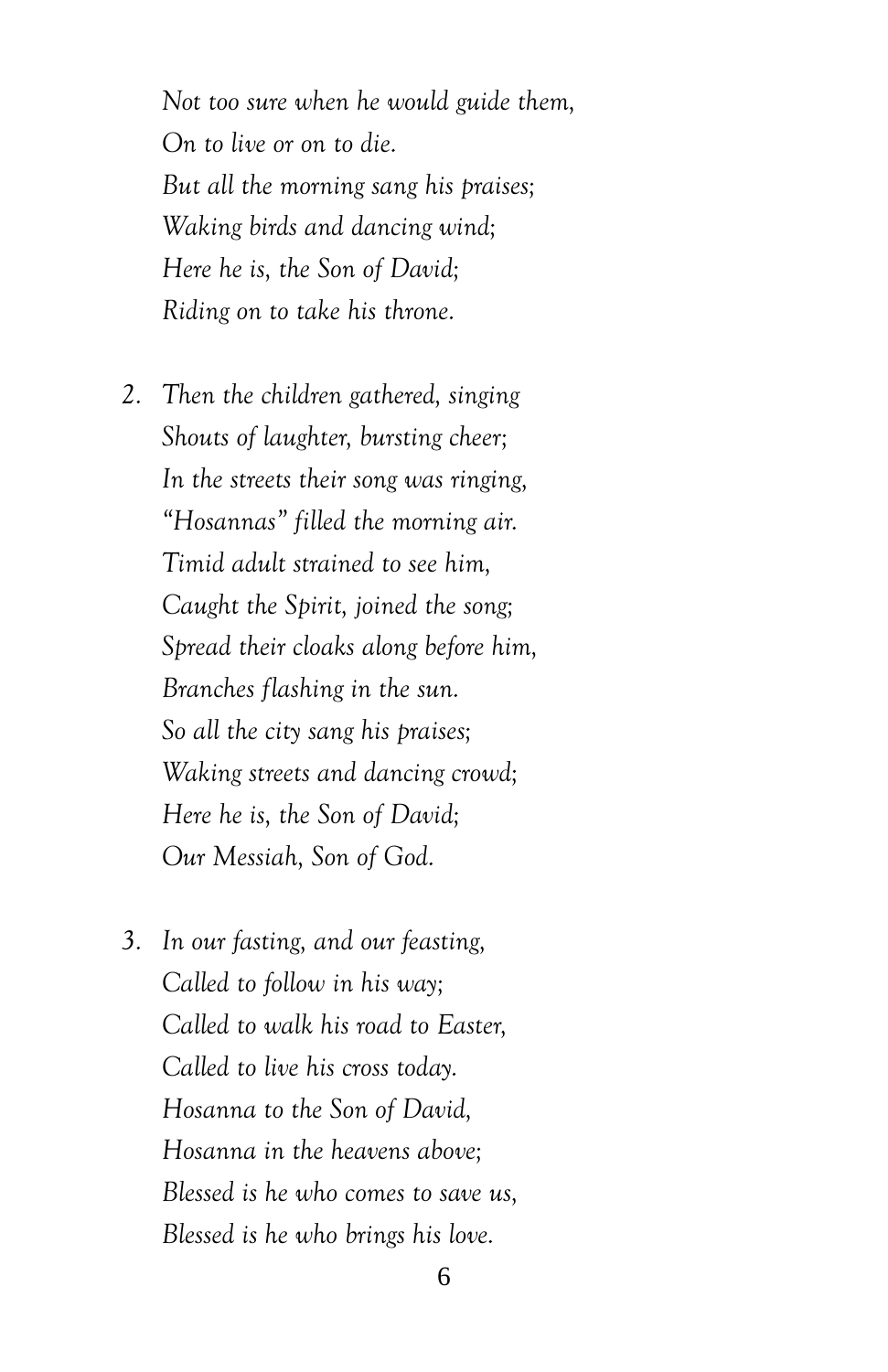*Let us join to sing his praises; Open hearts and souls to God; He is with us, Son of David; God's Messiah, Christ the Lord.*

# **WE LISTEN**

**Prayer for Illumination\*:**

**Scripture:** John 12: 1- 16

**Hymn:**  $VU#126$  Ride On, Ride On \*\*^^

- *1. Ride on, ride on, the time is right: the roadside crowds scream with delight; palm branches mark the pilgrim way where beggars squat and children play.*
- *2. Ride on, ride on, your critics wait, intrigue and rumour circulate; new lies abound in word and jest, and truth becomes a suspect guest.*
- *3. Ride on, ride on, while well aware that those who shout and wave and stare are mortals who, with common breath, can crave for life and lust for death.*